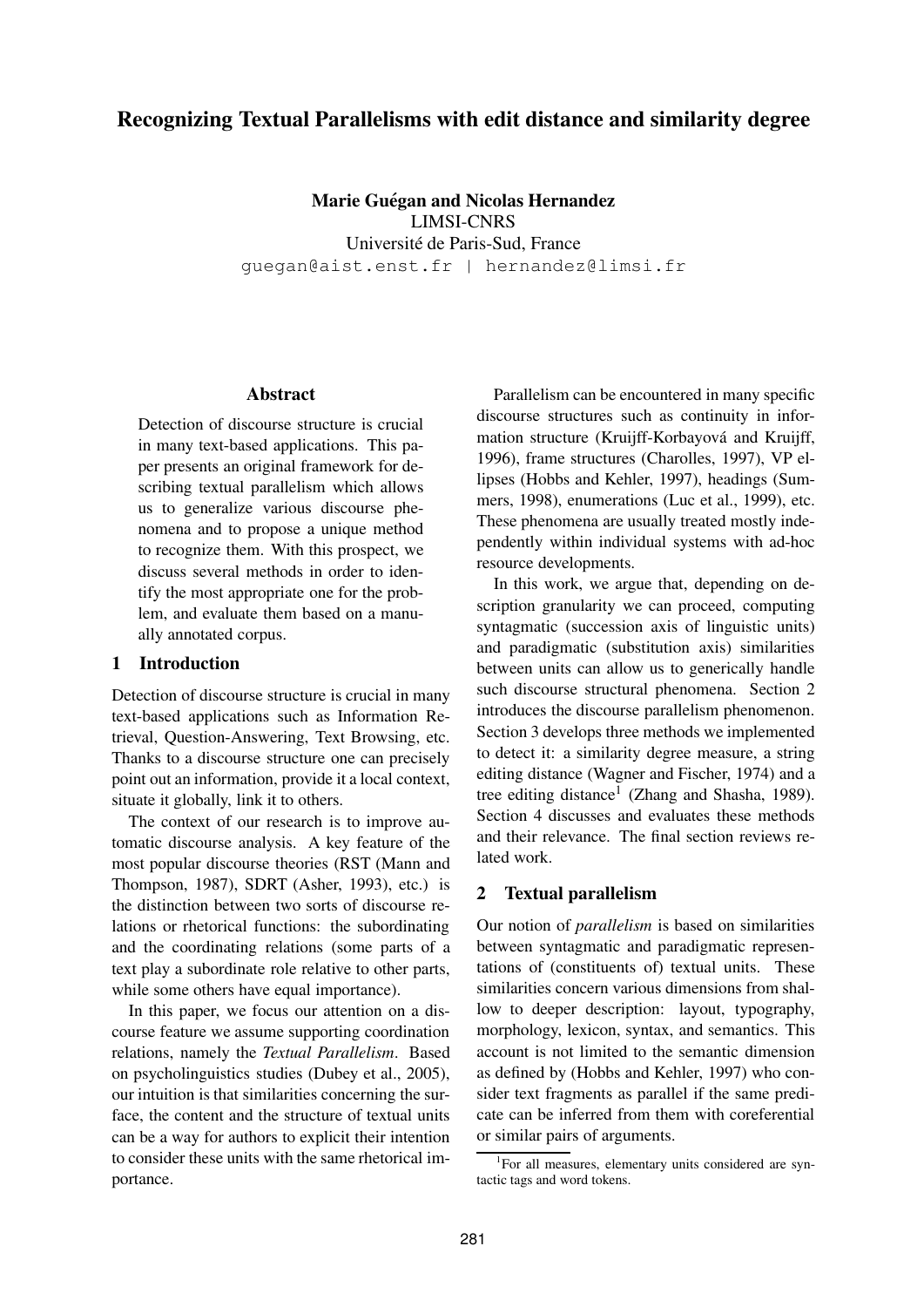We observe parallelism at various structural levels of text: among heading structures, VP ellipses and others, enumerations of noun phrases in a sentence, enumerations with or without markers such as frame introducers (e.g. "In France, . . . In Italy, ...") or typographical and layout markers. The underlying assumption is that parallelism between some textual units accounts for a rhetorical coordination relation. It means that these units can be regarded as equally important.

By describing textual units in a two-tier framework composed of a *paradigmatic* level and *syntagmatic* level, we argue that, depending on the description granularity we consider (potentially at the character level for item numbering), we can detect a wide variety of parallelism phenomena.

Among parallelism properties, we note that the parallelism of a given number of textual units is based on the parallelism of their constituents. We also note that certain semantic classes of constituents, such as item numbering, are more effective in marking parallelism than others.

## **2.1 An example of parallelism**

The following example is extracted from our corpus (see section 4.1). In this case, we have an enumeration without explicit markers.

For the purposes of chaining, each type of link between WordNet synsets is assigned a direction of up, down, or horizontal.

Upward links correspond to generalization: for example, an upward link from apple to fruit indicates that fruit is more general than apple.

Downward links correspond to specialization: for example, a link from fruit to apple would have a downward direction.

Horizontal links are very specific specializations.

The parallelism pattern of the first two items is described as follows:

[JJ + suff =*ward*] *links correspond to* [NN + suff = *alization*] *: for example ,* X *link from* Y *to* Z *.*

This pattern indicates that several item constituents can be concerned by parallelism and that similarities can be observed at the typographic, lexical and syntactic description levels. Tokens (words or punctuation marks) having identical shallow descriptions are written in italics. The X, Y and Z variables stand for matching any nonparallel text areas between contiguous parallel textual units. Some words are parallel based on their syntactic category ("JJ" / adjectives, "NN" / nouns) or suffix specifications ("suff" attribute). The third item is similar to the first two items but with a simpler pattern:

JJ *links* U [NN + suff =*alization*] W *.*

Parallelism is distinguished by these types of similarities between sentences.

## **3 Methods**

Three methods were used in this study. Given a pair of sentences, they all produce a score of similarity between these sentences. We first present the preprocessing to be performed on the texts.

## **3.1 Prior processing applied on the texts**

The texts were automatically cut into sentences. The first two steps hereinafter have been applied for all the methods. The last third was not applied for the tree editing distance (see 3.3). Punctuation marks and syntactic labels were henceforward considered as words.

1. *Text homogenization*: lemmatization together with a semantic standardization. Lexical chains are built using WordNet relations, then words are replaced by their most representative synonym:

Horizontal links are specific specializations. *horizontal connection be specific specialization .*

2. *Syntactic analysis* by (Charniak, 1997)'s parser:

( S1 ( S ( NP ( JJ Horizontal ) (NNS links ) ( VP ( AUX are) ( NP ( ADJP ( JJ specific ) ( NNS specializations ) ( SENT .))))))))

3. *Syntactic structure flattening*:

S1 S NP JJ Horizontal NNS links VP AUX are NP ADJP JJ specific NNS specializations SENT.

## **3.2 Wagner & Fischer's string edit distance**

This method is based on Wagner & Fischer's string edit distance algorithm (Wagner and Fischer, 1974), applied to sentences viewed as strings of words. It computes a *sentence edit distance*, using edit operations on these elementary entities.

The idea is to use edit operations to transform sentence  $S_1$  into  $S_2$ . Similarly to (Wagner and Fischer, 1974), we considered three edit operations:

1. *replacing* word  $x \in S_1$  by  $y \in S_2$ :  $(x \to y)$ 

2. *deleting* word  $x \in S_1$ :  $(x \to \lambda)$ 

3. *inserting* word  $y \in S_2$  into  $S_1$ :  $(\lambda \rightarrow y)$ 

By definition, the cost of a sequence of edit operations is the sum of the  $costs<sup>2</sup>$  of the elementary

<sup>&</sup>lt;sup>2</sup>We used unitary costs in this study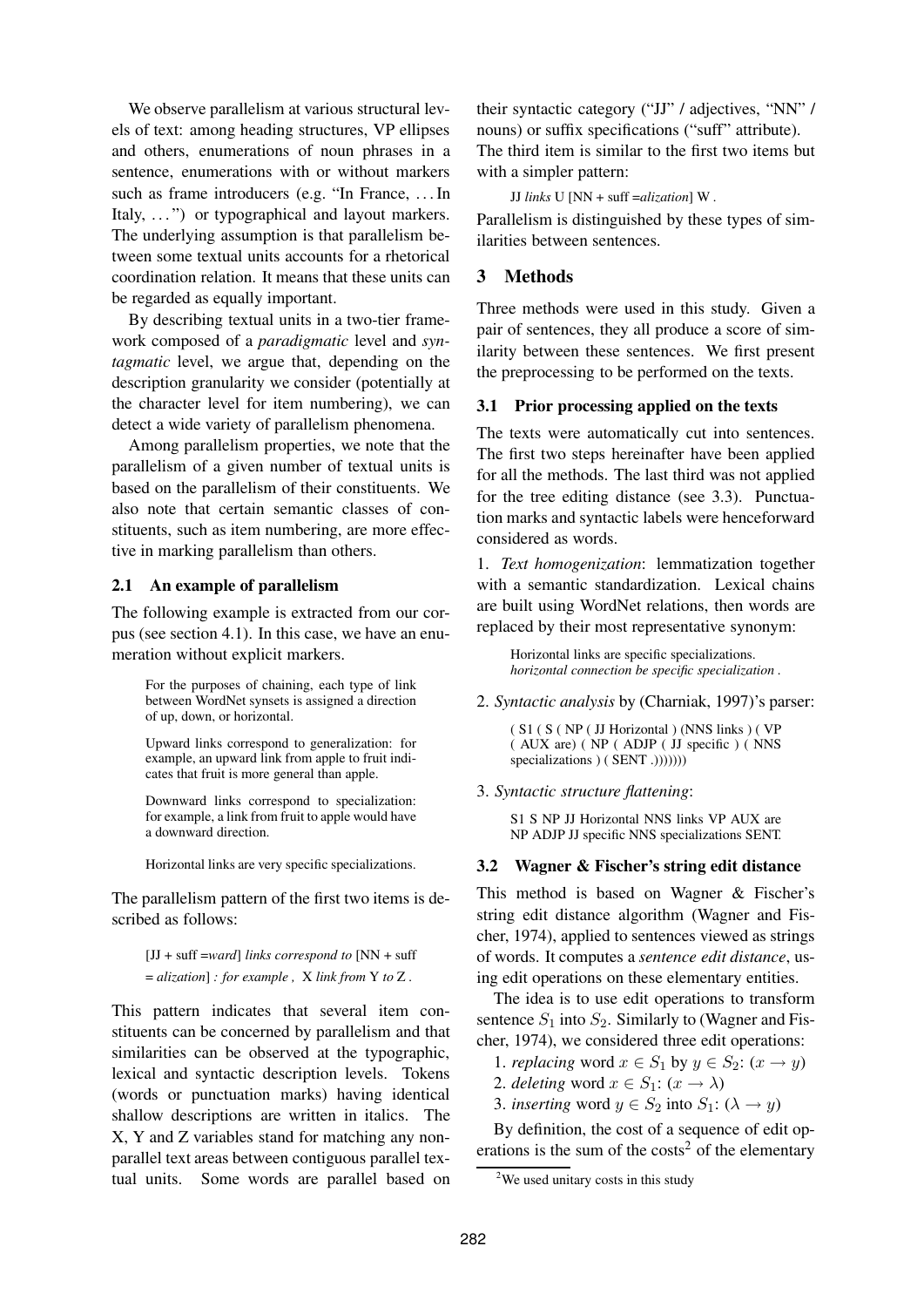operations, and the distance between  $S_1$  and  $S_2$  is the cost of the least cost transformation of  $S_1$  into  $S_2$ . Wagner & Fischer's method provides a simple and effective way  $(O(|S_1||S_2|))$  to compute it. To reduce size effects, we normalized by  $\frac{|\tilde{S}_1|+|S_2|}{2}$ .

## **3.3 Zhang & Shasha's algorithm**

Zhang & Shasha's method (Zhang and Shasha, 1989; Dulucq and Tichit, 2003) generalizes Wagner & Fischer's edit distance to trees: given two trees  $T_1$  and  $T_2$ , it computes the least-cost sequence of edit operations that transforms  $T_1$  into  $T_2$ . Elementary operations have unitary costs and apply to nodes (labels and words in the syntactic trees). These operations are depicted below: substitution of node c by node  $q$  (top figure), insertion of node  $d$  (middle fig.), and deletion of node d (bottom fig.), each read from left to right.



Tree edit distance  $d(T_1, T_2)$  is determined after a series of intermediate calculations involving *special subtrees* of  $T_1$  and  $T_2$ , rooted in *keyroots*.

### **3.3.1 Keyroots, special subtrees and forests**

Given a certain node  $x$ ,  $L(x)$  denotes its *leftmost leaf descendant*. L is an equivalence relation over nodes and *keyroots* (*KR*) are by definition the equivalence relation representatives of highest postfix index. *Special subtrees* (*SST*) are the subtrees rooted in these keyroots. Consider a tree  $T$  postfix indexed (left figure hereinafter) and its three *SST*s (right figure).



 $SST(k_1)$  rooted in  $k_1$  is denoted:  $T[L(k_1), L(k_1) + 1, \ldots, k_1]$ . E.g: *SST*(3) =  $T[1, 2, 3]$  is the subtree containing nodes a, b, d.

A *forest* of  $SST(k_1)$  is defined as:  $T[L(k_1), L(k_1) + 1, \ldots, x]$ , where x is a node of  $SST(k_1)$ . E.g:  $SST(3)$  has 3 forests :  $T[1]$  (node a),  $T[1, 2]$  (nodes a and b) and itself. Forests are ordered sequences of subtrees.

### **3.3.2 An idea of how it works**

The algorithm computes the distance between all pairs of *SST*s taken in  $T_1$  and  $T_2$ , rooted in increasingly-indexed keyroots. In the end, the last *SST*s being the full trees, we have  $d(T_1, T_2)$ .

In the main routine, an  $N_1 \times N_2$  array called TREEDIST is progressively filled with values TREEDIST $(i, j)$  equal to the distance between the subtree rooted in  $T_1$ 's i<sup>th</sup> node and the subtree rooted in  $T_2$ 's  $j^{th}$  node. The bottom right-hand cell of TREEDIST is therefore equal to  $d(T_1, T_2)$ .

Each step of the algorithm determines the edit distance between two *SST*s rooted in keyroots  $(k_1, k_2) \in (T_1 \times T_2)$ . An array FDIST is initialized for this step and contains as many lines and columns as the two given *SST*s have nodes. The array is progressively filled with the distances between increasing forests of these *SST*s, similarly to Wagner & Fischer's method. The bottom right-hand value of FDIST contains the distance between the *SST*s, which is then stored in TREEDIST in the appropriate cell. Calculations in FDIST and TREEDIST rely on the double recurrence formula depicted below:

The first formula is used to compute the distance between two forests (a white one and a black one), each of which is composed of several trees. The small circles stand for the nodes of highest postfix index. Distance between two forests is defined as the minimum cost operation between three possibilities: replacing the rightmost white tree by the rightmost black tree, deleting the white node, or inserting the black node.

The second formula is analogous to the first one, in the special case where the forests are reduced to a single tree. The distance is defined as the minimum cost operation between: replacing the white node with the black node, deleting the white node, or inserting the black node.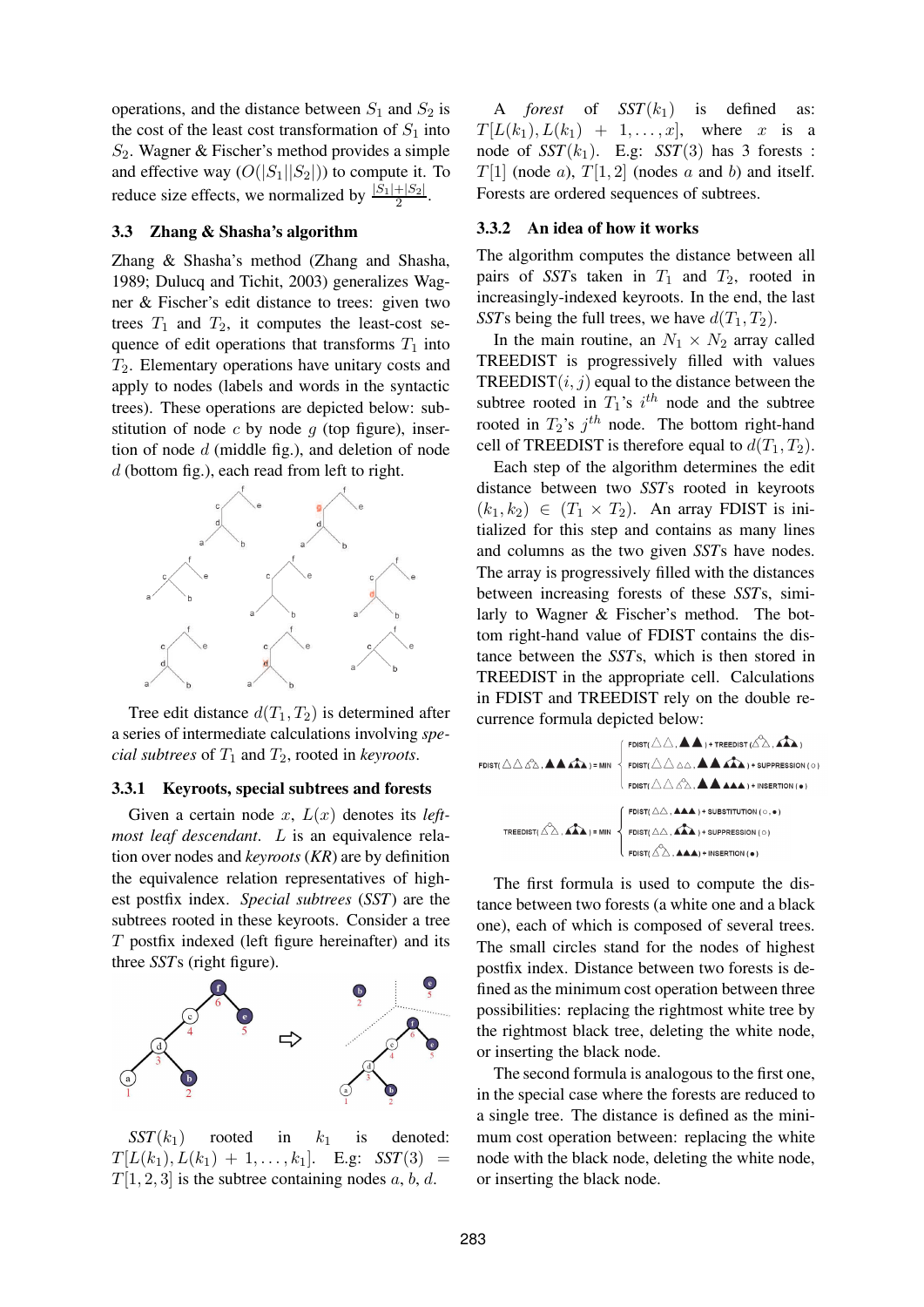It is important to notice that the first formula takes the left context of the considered subtrees into account<sup>3</sup>: ancestor and left sibling orders are preserved. It is not possible to replace the white node with the black node directly, the whole subtree rooted in the white node has to be replaced. The good thing is, the cost of this operation has already been computed and stored in TREEDIST.

Let's see why all the computations required at a given step of the recurrence formula have already been calculated. Let two *SST*s of  $T_1$  and  $T_2$  be rooted in  $pos_1$  and  $pos_2$ . Considering the symmetry of the problem, let's only consider what happens with  $T_1$ . When filling  $FDIST(pos1, pos_2)$ , all nodes belonging to  $SST(pos<sub>1</sub>)$  are run through, according to increasing postfix indexes. Consider  $x \in T[L(pos_1), \ldots, pos_1]:$ 



If  $L(x) = L(pos_1)$ , then x belongs to the leftmost branch of  $T[L(pos_1), \ldots, pos_1]$  and forest  $T[L(pos_1), \ldots, x]$  is reduced to a single tree. By construction, all FDIST( $T[L(pos_1), \ldots, y], -$ ) for  $y \leq x - 1$  have already been computed. If things are the same for the current node in  $SST(pos<sub>2</sub>)$ , then TREEDIST( $T[L(pos_1), \ldots, x], -)$  can be calculated directly, using the appropriate FDIST values previously computed.

If  $L(x) \neq L(pos_1)$ , then x does not belong to the leftmost branch of  $T[L(pos_1), \ldots, pos_1]$ and therefore  $x$  has a non-empty left context  $T[L(pos_1), \ldots, L(x)-1]$ . Let's see why computing FDIST( $T[L(pos_1), \ldots, x]$ , –) requires values which have been previously obtained.

- If  $x$  is a keyroot, since the algorithm runs through keyroots by increasing order, TREEDIST( $T[L(x),...,x], -$ ) has already been computed.
- If  $x$  is not a keyroot, then there exists a node z such that :  $x < z < pos_1$ , z is a keyroot and  $L(z) = L(x)$ . Therefore x belongs to the leftmost branch of  $T[L(z), \ldots, z]$ , which means TREEDIST( $T[L(z), \ldots, x]$ , −) has already been computed.

Complexity for this algorithm is :

 $O(|T_1| \times |T_2| \times \min(p(T_1), f(T_1)) \times \min(p(T_2), f(T_2)))$ where  $d(T_i)$  is the depth  $T_i$  and  $f(T_i)$  is the number of terminal nodes of  $T_i$ .

### **3.4 Our proposal: a degree of similarity**

This final method computes a degree of similarity between two sentences, considered as lists of syntactic (labels) and lexical (words) constituents.

Because some constituents are more likely to indicate parallelism than others (e.g: the list item marker is more pertinent than the determiner "a"), a crescent *weight function*  $p(x) \in [0, 1]$  w.r.t. pertinence is assigned to all lexical and syntactic constituents x. A set of *special subsentences* is then generated: the greatest common divisor of  $S_1$  and  $S_2$ ,  $gcd(S_1, S_2)$ , is defined as the longest list of words common to  $S_1$  and  $S_2$ . Then for each sentence  $S_i$ , the set of special subsentences is computed using the words of  $gcd(S_1, S_2)$  according to their order of appearance in  $S_i$ . For example, if  $S_1 = cabcad$  and  $S_2 = acbae$ ,  $gcd(S_1, S_2) = \{c, a, b, a\}.$  The set of subsentences for  $S_1$  is  $\{caba, abca\}$  and the set for  $S_2$  is reduced to {acba}. Note that any generated subsentence is exactly the size of  $gcd(S_1, S_2)$ .

For any two subsentences  $s_1$  and  $s_2$ , we define a *degree of similarity*  $D(s_1, s_2)$ , inspired from string edit distances:

$$
D(s_1, s_2) = \sum_{i=1}^{n} \left( \frac{d_{max} - d(x_i)}{d_{max}} \times p(x_i) \right)
$$

| $\boldsymbol{n}$ | size of all subsentences                               |
|------------------|--------------------------------------------------------|
| $x_i$            | $i^{th}$ constituent of $s_1$                          |
| $d_{max}$        | max possible dist. between any $x_i \in s_1$ and its   |
|                  | parallel constituent in $s_2$ , i.e. $d_{max} = n - 1$ |
|                  | $d(x_i)$ distance between current constituent $x_i$    |
|                  | in $s_1$ and its parallel constituent in $s_2$         |
| $p(x_i)$         | parallelism weight of $x_i$                            |

The further a constituent from  $s_1$  is from its symmetric occurrence in  $s_2$ , the more similar the compared subsentences are. Eventually, the degree of similarity between sentences  $S_1$  and  $S_2$ is defined as:

$$
D(S_1, S_2) = \frac{2}{|S_1| + |S_2|} \times \max_{s_1, s_2} D(s_1, s_2)
$$

#### **Example**

Consider  $S_1 = cabcad$  and  $S_2 = acbae$ , along with their subsentences  $s_1 = caba$  and  $s'_1 = abca$ for  $S_1$ , and  $s_2 = acba$  for  $S_2$ . The degrees of parallelism between  $s_1$  and  $s_2$ , and between  $s_1'$ and  $s_2$  are computed. The mapping between the parallel constituents is shown below.



 $3$ The  $2^{nd}$  formula does too, since left context is empty.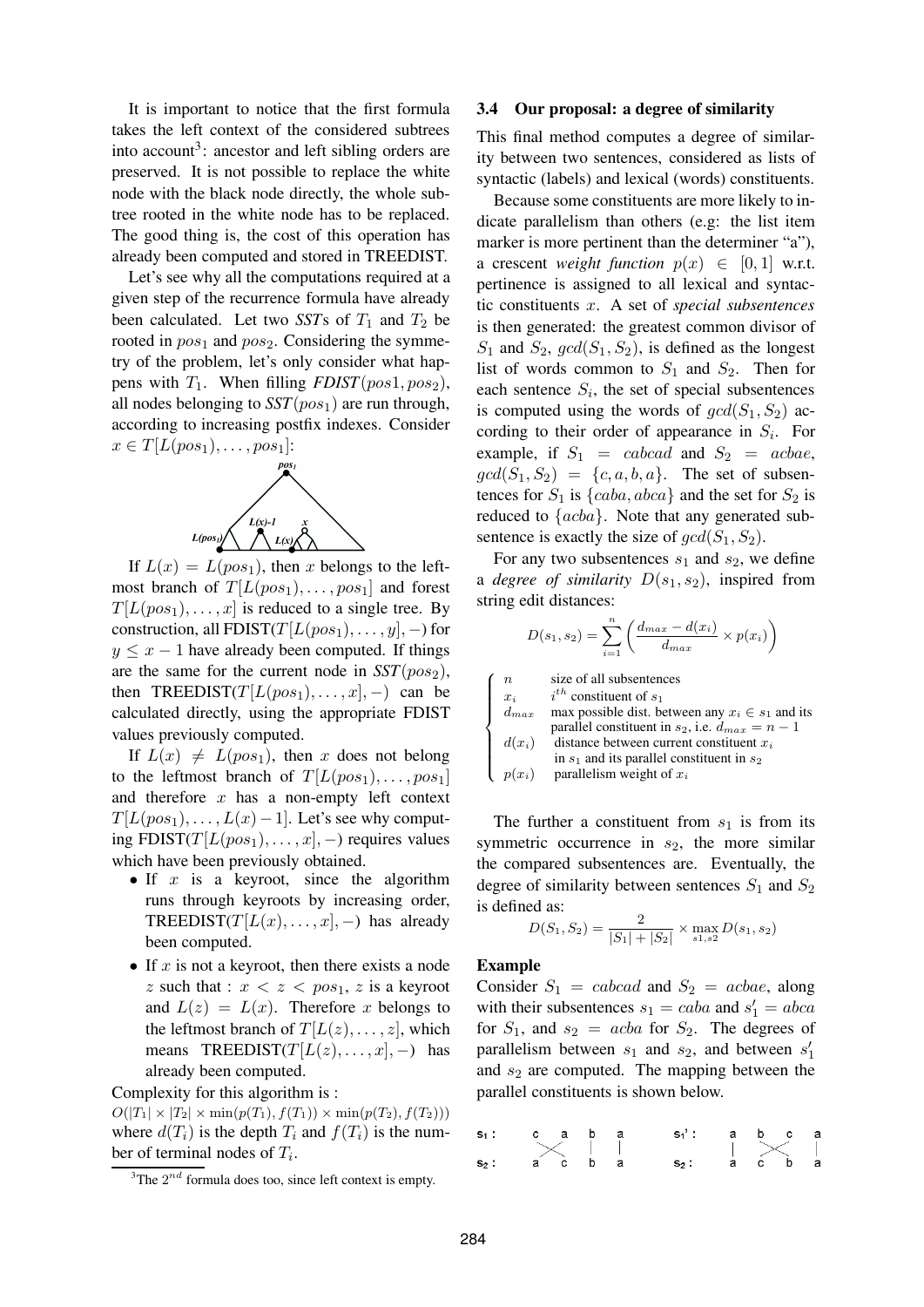For example:

$$
D(s_1, s_2) = \sum_{i=1}^{4} \left( \frac{3 - d(x_i)}{3} \times p(x_i) \right)
$$
  
= 2/3p(c) + 2/3p(a) + p(b) + p(a)

Assume  $p(b) = p(c) = \frac{1}{2}$  and  $p(a) = 1$ . Then  $D(s_1, s_2) = 2.5$  and, similarly  $D(s'_1, s_2) \simeq 2.67$ . Therefore the normalized degree of parallelism is  $D(S_1, S_2) = \frac{2}{5+6} \times 2.67$ , which is about 0.48.

## **4 Evaluation**

This section describes the methodology employed to evaluate performances. Then, after a preliminary study of our corpus, results are presented successively for each method. Finally, the behavior of the methods is analyzed at sentence level.

#### **4.1 Methodology**

Our parallelism detection is an *unsupervised clustering application*: given a set of pairs of sentences, it automatically classifies them into the class of the parallelisms and the remainders class. Pairs were extracted from 5 scientific articles written in English, each containing about 200 sentences: *Green* (ACL'98), *Kan* (Kan et al. WVLC'98), *Mitkov* (Coling-ACL'98), *Oakes* (IRSG'99) and *Sand* (Sanderson et al. SIGIR'99).

The idea was to compute for each pair a parallelism score indicating the similarity between the sentences. Then the choice of a threshold determined which pairs showed a score high enough to be classified as parallel.

Evaluation was based on a *manual annotation* we proceeded over the texts. In order to reduce computational complexity, we only considered the parallelism occurring between consecutive sentences. For each sentence, we indicated the index of its parallel sentence. We assumed transitivity of parallelism : if  $S_1//S_2$  and  $S_2//S_3$ , then  $S_1//S_3$ . It was thus considered sufficient to indicate the index of  $S_1$  for  $S_2$  and the index of  $S_2$  for  $S_3$  to account for a parallelism between  $S_1$ ,  $S_2$  and  $S_3$ .

We annotated pairs of sentences where textual parallelism led us to rhetorically coordinate them. The decision was sometimes hard to make. Yet we annotated it each time to get more data and to study the behavior of the methods on these examples, possibly penalizing our applications. In the end, 103 pairs were annotated.

We used the notions of *precision* (correctness) and *recall* (completeness). Because efforts in improving one often result in degrading the other, the *F-measure* (harmonic mean) combines them into a unique parameter, which simplifies comparisons of results. Let  $P$  be the set of the annotated parallelisms and Q the set of the pairs automatically classified in the parallelisms after the use of a threshold. Then the associated precision  $p$ , recall  $r$  and F-measure  $f$  are defined as:

$$
p = \frac{|P \cap Q|}{|Q|}
$$
  $r = \frac{|P \cap Q|}{|P|}$   $f = \frac{2}{1/p + 1/q}$ 

As we said, the unique task of the implemented methods was to assign parallelism scores to pairs of sentences, which are collected in a list. We manually applied various thresholds to the list and computed their corresponding F-measure. We kept as a performance indicator the best F-measure found. This was performed for each method and on each text, as well as on the texts all gathered together.

## **4.2 Preliminary corpus study**

This paragraph underlines some of the characteristics of the corpus, in particular the distribution of the annotated parallelisms in the texts for adjacent sentences. The following table gives the percentage of parallelisms for each text:

|              | Parallelisms  | Nb of pairs |
|--------------|---------------|-------------|
| Green        | 39 (14.4 %)   | 270         |
| Kan          | 12 $(6 \%)$   | 200         |
| Mitkov       | 13 $(8.4\%)$  | 168         |
| Oakes        | 22 $(13.7\%)$ | 161         |
| Sand         | 17(7.7%)      | 239         |
| All gathered | $103(9.9\%)$  | 1038        |

*Green* and *Oakes* show significantly more parallelisms than the other texts. Therefore, if we consider a lazy method that would put all pairs in the class of parallelisms, *Green* and *Oakes* will yield *a priori* better results. Precision is indeed directly related to the percentage of parallelisms in the text. In this case, it is exactly this percentage, and it gives us a minimum value of the F-measure our methods should at least reach:

|        | Precision | Recall | F-measure |
|--------|-----------|--------|-----------|
| Green  | 14.4      | 100    | 25.1      |
| Kan    |           | 100    | 11.3      |
| Mitkov | 8.4       | 100    | 15.5      |
| Oakes  | 13.7      | 100    | 24.1      |
| Sand   | 7.7       | 100    | 14.3      |
|        |           |        | 18.0      |

## **4.3 A baseline: counting words in common**

We first present the results of a very simple and thus very fast method. This baseline counts the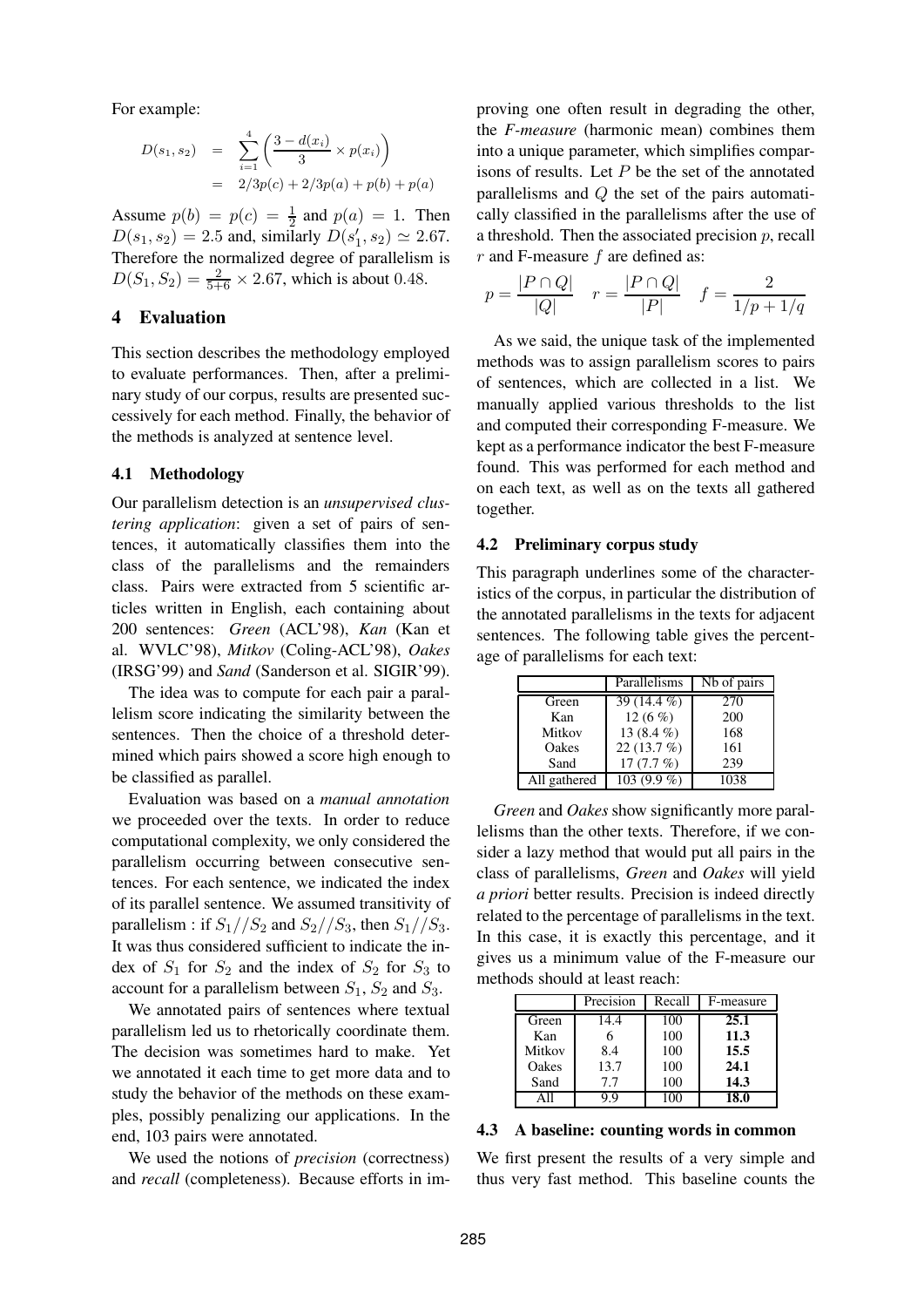words sentences  $S_1$  and  $S_2$  have in common, and normalizes the result by  $\frac{|S_1|+|S_2|}{2}$  in order to reduce size effects. No syntactic analysis nor lexical homogenization was performed on the texts.

Results for this method are summarized in the following table. The last column shows the loss (%) in F-measure after applying a generic threshold (the optimal threshold found when all texts are gathered together) on each text.

|        | F-meas. | Prec. | Recall | Thres. | Loss |
|--------|---------|-------|--------|--------|------|
| Green  | 45      | 34    |        | 0.4    |      |
| Kan    | 24      | 40    | 17     | 0.9    | 10   |
| Mitkov | 22      | 13    | 77     | 0.0    |      |
| Oakes  | 45      | 78    | 32     | 0.8    |      |
| Sand   | 23      | 17    | 35     | 0.5    |      |
|        | 30      | 23    |        | 0.5    |      |

We first note that results are twice as good as with the lazy approach, with *Green* and *Oakes* far above the rest. Yet this is not sufficient for a real application. Furthermore, the optimal threshold is very different from one text to another, which makes the learning of a generic threshold able to detect parallelisms for any text impossible. The only advantage here is the simplicity of the method: no prior treatment was performed on the texts before the search, and the counting itself was very fast.

## **4.4 String edit distance**

We present the results for the  $1^{st}$  method below:

|        | F-meas. | Prec. | Recall | Thres. | Loss |
|--------|---------|-------|--------|--------|------|
| Green  | 52      | 79    | 38     | 0.69   |      |
| Kan    | 44      | 67    | 33     | 0.64   |      |
| Mitkov | 38      | 50    | 31     | 0.69   |      |
| Oakes  | 82      | 94    | 73     | 0.68   |      |
| Sand   | 47      | 54    | 42     | 0.72   |      |
|        | 54      | 73    | 43     | 9.69   |      |

*Green* and *Oakes* still yield the best results, but the other texts have almost doubled theirs. Results for *Oakes* are especially good: an F-measure of 82% guaranties high precision *and* recall.

In addition, the use of a generic threshold on each text had little influence on the value of the F-measure. The greatest loss is for *Sand* and only corresponds to the adjunction of four pairs of sentences in the class of parallelisms. The selection of a unique generic threshold to predict parallelisms should therefore be possible.

#### **4.5 Tree edit distance**

The algorithm was applied using unitary edit costs. Since it did not seem natural to establish mappings between different levels of the sentence,

edit operations between two constituents of different nature (e.g: substitution of a lexical by a syntactic element) were forbidden by a prohibitive cost (1000). However, this banning only improved the results shyly, unfortunately.

|        | F-meas. | Prec. | Recall | Thres. | Loss |
|--------|---------|-------|--------|--------|------|
| Green  | 46      | 92    | 31     | 0.72   |      |
| Kan    | 44      | 67    | 33     | 0.75   |      |
| Mitkov | 43      | 40    | 46     | 0.87   | 11   |
| Oakes  | 81      | 100   | 68     | 0.73   |      |
| Sand   | 52      | 100   | 35     | 0.73   |      |
| All    | 51      | 73    | 39     | 0.75   |      |

As illustrated in the table above, results are comparable to those previously found. We note an especially good F-measure for *Sand*: 52%, against 47% for the string edit distance. Optimal thresholds were quite similar from one text to another.

#### **4.6 Degree of similarity**

Because of the high complexity of this method, a heuristic was applied. The generation of the subsentences is indeed in  $\prod C_{n_i}^{k_i}$ ,  $k_i$  being the number of occurrences of the constituent  $x_i$  in *gcd*, and  $n_i$  the number of  $x_i$  in the sentence. We chose to limit the generation to a fixed amount of subsentences. The constituents that have a great  $C_{n_i}^{k_i}$ bring too much complexity: we chose to eliminate their  $(n_i - k_i)$  last occurrences and to keep their  $k_i$  first occurrences only to generate subsequences.

An experiment was conducted in order to determine the maximum amount of subsentences that could be generated in a reasonable amount of time without significant performance loss and 30 was a sufficient number. In another experiment, different parallelism weights were assigned to lexical constituents and syntactic labels. The aim was to understand their relative importance for parallelisms detection. Results show that lexical constituents have a significant role, but conclusions are more difficult to draw for syntactic labels. It was decided that, from now on, the lexical weight should be given the maximum value, 1.

Finally, we assigned different weights to the syntactic labels. Weights were chosen after counting the occurrences of the labels in the corpus. In fact, we counted for each label the percentage of occurrences that appeared in the *gcd* of the parallelisms with respect to those appearing in the *gcd* of the other pairs. Percentages were then rescaled from 0 to 1, in order to emphasize differences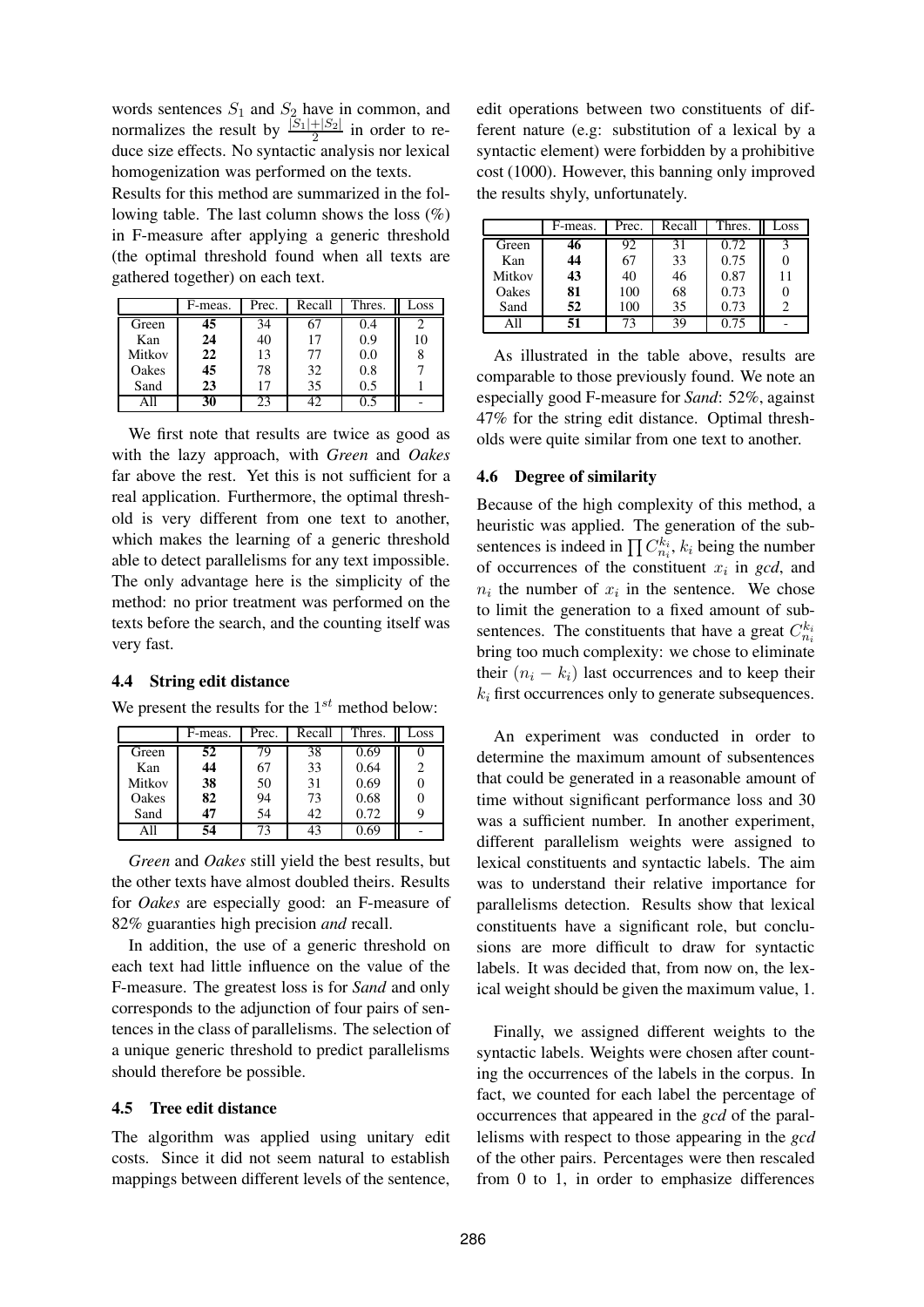between labels. The obtained parallelism values measured the role of the labels in the detection of parallelism. Results for this experiment appear in the table below.

|        | F-meas. | Prec. | Recall | Thres. | Loss |
|--------|---------|-------|--------|--------|------|
| Green  | 55      | 59    | 51     | 0.329  |      |
| Kan    | 47      | 80    | 33     | 0.354  |      |
| Mitkov | 35      | 40    | 31     | 0.355  |      |
| Oakes  | 76      | 80    | 73     | 0.324  |      |
| Sand   | 29      | 20    | 59     | 0.271  |      |
|        | 50      | 59    | 43     | 0.335  |      |

The optimal F-measures were comparable to those obtained in 4.4 and the corresponding thresholds were similar from one text to another.

This section showed how the three proposed methods outperformed the baseline. Each of them yielded comparable results.

The next section presents the results at sentence level, together with a comparison of these three methods.

## **4.7 Analysis at sentence level**

The different methods often agreed but sometimes reacted quite differently.

### **Well retrieved parallelisms**

Some parallelisms were found by each method with no difficulty: they were given a high degree of parallelism by each method. Typically, such sentences presented a strong lexical and syntactic similarity, as in the example in section 2.

#### **Parallelisms hard to find**

Other parallelisms received very low scores from each method. This happened when the annotated parallelism was lexically and syntactically poor and needed either contextual information or external semantic knowledge to find keywords (e.g: "first", "second", . . . ), paraphrases or patterns (e.g: "X:Y" in the following example (*Kan*)):

Rear: a paragraph in which a link just stopped occurring the paragraph before.

No link: any remaining paragraphs.

### **Different methods, different results**

Eventually, we present some parallelisms that obtained very different scores, depending on the method.

First, it seems that a different ordering of the parallel constituents in the sentences alter the performances of the edit distance algorithms (3.2; 3.3). The following example (*Green*) received a low score with both methods:

When we consider AnsV as our dependent variable, **the model** for **the High Web group is** still not **significant**, and there is still a high probability that the coefficient of LI is 0.

For our Low Web group, who followed significantly more intra-article links than **the High Web group**, **the model** that results **is significant** and has the following equation:  $\langle EQN \rangle$ .

This is due to the fact that both algorithms do not allow the inversion of two constituents and thus are unable to find all the links from the first sentence to the other. The parallelism measure is robust to inversion.

Sometimes, the syntactic parser gave different analyses for the same expression, which made mapping between the sentences containing this expression more difficult, especially for the tree edit distance. The syntactic structure has less importance for the other methods, which are thus more insensitive to an incorrect analysis.

Finally, the parallelism measure seems more adapted to a diffuse distribution of the parallel constituents in the sentences, whereas edit distances seem more appropriate when parallel constituents are concentrated in a certain part of the sentences, in similar syntactic structures. The following example (*Green*) obtained very high scores with the edit distances only:

Strong relations are also said to exist between words that have synsets connected by a single horizontal link or words that have synsets connected by a single IS-A or INCLUDES relation.

A regular relation is said to exist between two words when there is at least one allowable path between a synset containing the first word and a synset containing the second word in the Word-Net database.

## **5 Related work**

Experimental work in psycholinguistics has shown the importance of the parallelism effect in human language processing. Due to some kind of priming (syntactic, phonetic, lexical, etc.), the comprehension and the production of a parallel utterance is made faster (Dubey et al., 2005).

So far, most of the works were led in order to acquire resources and to build systems to retrieve specific parallelism phenomena. In the field of *in*formation structure theories, (Kruijff-Korbayová and Kruijff, 1996) implemented an ad-hoc system